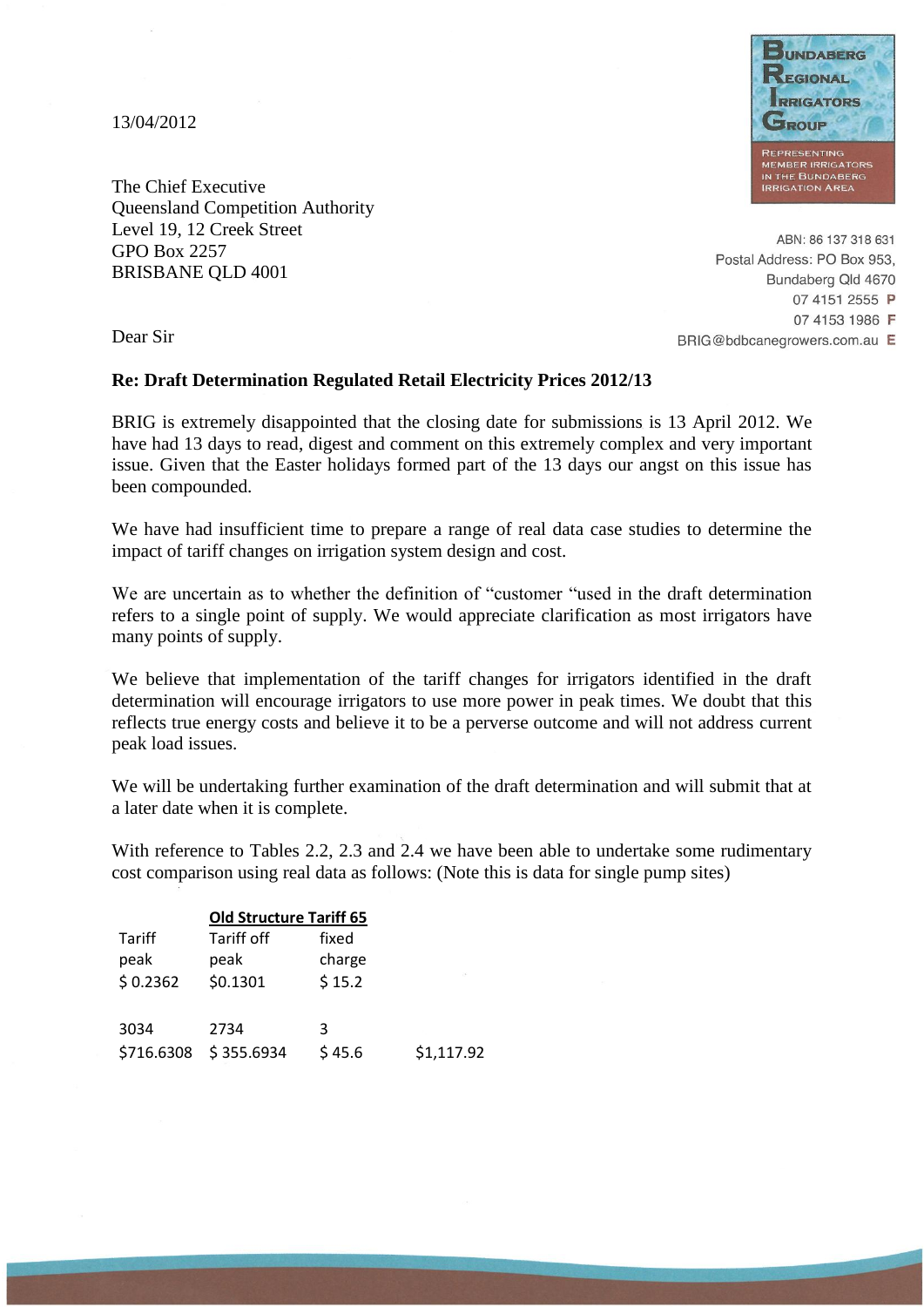|             | <b>New Structure Tariff 22</b> |          |            |  |
|-------------|--------------------------------|----------|------------|--|
|             | <b>Tariff Off</b>              | fixed    |            |  |
| Tariff peak | peak                           | charge   | Total      |  |
| 0.20159     | 0.18062                        | 110.86   |            |  |
| 3034        | 2734                           |          |            |  |
| \$611.62    | \$493.82                       | \$110.86 | \$1,216.30 |  |

## **Old Structure Tariff 62**

|            | Tariff<br>peak | Tariff off<br>peak | fixed<br>charge |          |
|------------|----------------|--------------------|-----------------|----------|
|            | \$0.2961       | \$0.1047           | \$16.72         |          |
| Low use    |                |                    |                 |          |
| Aut/Winter | 600            | 600                |                 |          |
|            | \$177.66       | \$62.82            | \$16.72         | \$257.20 |
| High Use   |                |                    |                 |          |
| Sp/Summer  | 750            | 3000               |                 |          |
|            | \$222.08       | \$314.10           | \$16.72         | \$552.90 |

## **New Structure Tariff 22**

|                | Tariff<br>peak<br>\$0.20159 | <b>Tariff Off</b><br>peak<br>\$0.18062 | fixed<br>charge<br>\$110.86 | Total    |
|----------------|-----------------------------|----------------------------------------|-----------------------------|----------|
| Low use        | 600                         | 600                                    |                             |          |
| Aut/<br>winter | \$120.954                   | \$108.372                              | \$110.86                    | \$340.19 |
| High           |                             |                                        |                             |          |
| use            | 750                         | 3000                                   |                             |          |
| Spring         | \$151.19                    | \$541.86                               | \$110.86                    | \$803.91 |

BRIG notes that on our rudimentary calculations that the increase for converting tariff 65 to the new tariff 22 is circa 8% and from converting tariff 62 to the new tariff 22 is circa 41%.

We further note that QCA estimate that Tariff 66 will increase by an expected 337%. (\$10,320 per annum)

These increases are very alarming and in our view have not been adequately assessed.